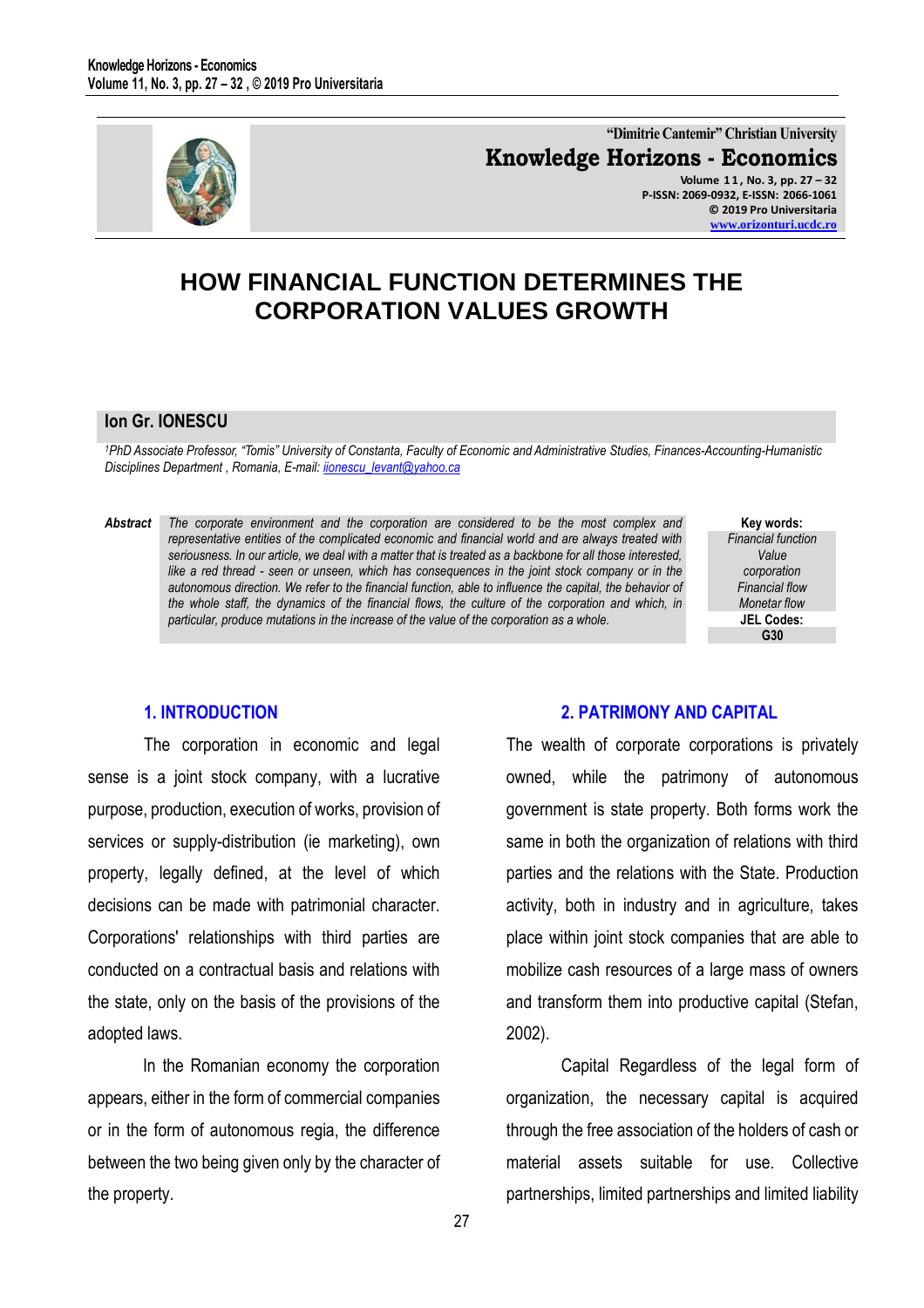companies are associations between a small number of partners, each of which holds, in the form of shares, a larger or smaller share of the capital of the company.

 Associates are bound by the association agreement. The departure of an associate in society calls into question the maintenance of the company in a collective name or in a simple partnership; in the case of limited liability company, an associate can sell its share only with the consent of the other associates. We therefore assume, in a sort of personalization of the capital of society, the ownership of it or of a part of it, unable to circulate independently on the financial market.

### 3. **SHAREHOLDING**

Shareholders can sell their shares (ownership of a share of the share capital) at any time without the company experiencing any change and without the need for the other shareholders to agree. We are therefore witnessing a movement of property rights in the financial market.

"Economic phenomena are acts of will, decisions concerning the damage to resources, both aiming at and generating the" movement ", ie work flows, materials, energy, finite products and money, between places of origin and consumption "(Oncioiu-Holban and Ion-Bocănete, 1996).

### **4. FLOWS OF GOODS AND SERVICES**

The flows of goods and services circulate throughout the economic space, the economy being represented by a network of channels through which goods, services, money pass from production sites to consumption through intersection centers, represented by real economic agents heritage assets and full economic-financial decision rights, known as business. The corporation is forced to return both upstream - to its suppliers - and downstream - to its clientele, realizing in this sense their junction.

Two complementary currents, but different senses and natures are achieved. A first real flow of "services" to corporations and another monetary flow from the corporation that balances value. Suppliers provide the industrial equipment, materials, energy and necessary services, the corporation paying the negotiable prices and tariffs; and in this case there are complementary flows of opposite sense and different natures, real flows from suppliers to corporations and monetary flows from corporate to suppliers of any kind.

The level of salaries, prices and tariffs is being negotiated, however, it can be said that monetary flows play a major role as they regulate the quantitative flow of real flows towards the corporation.

"After purchasing the goods as well as the labor, the corporation turns its face downstream to the clientele to sell its products, works and services" (Giurgiu, 1995).

Clients derive real flows, and from the clientele to the corporation, monetary flows are made as complementary flows of opposite and different nature in relation to real flows.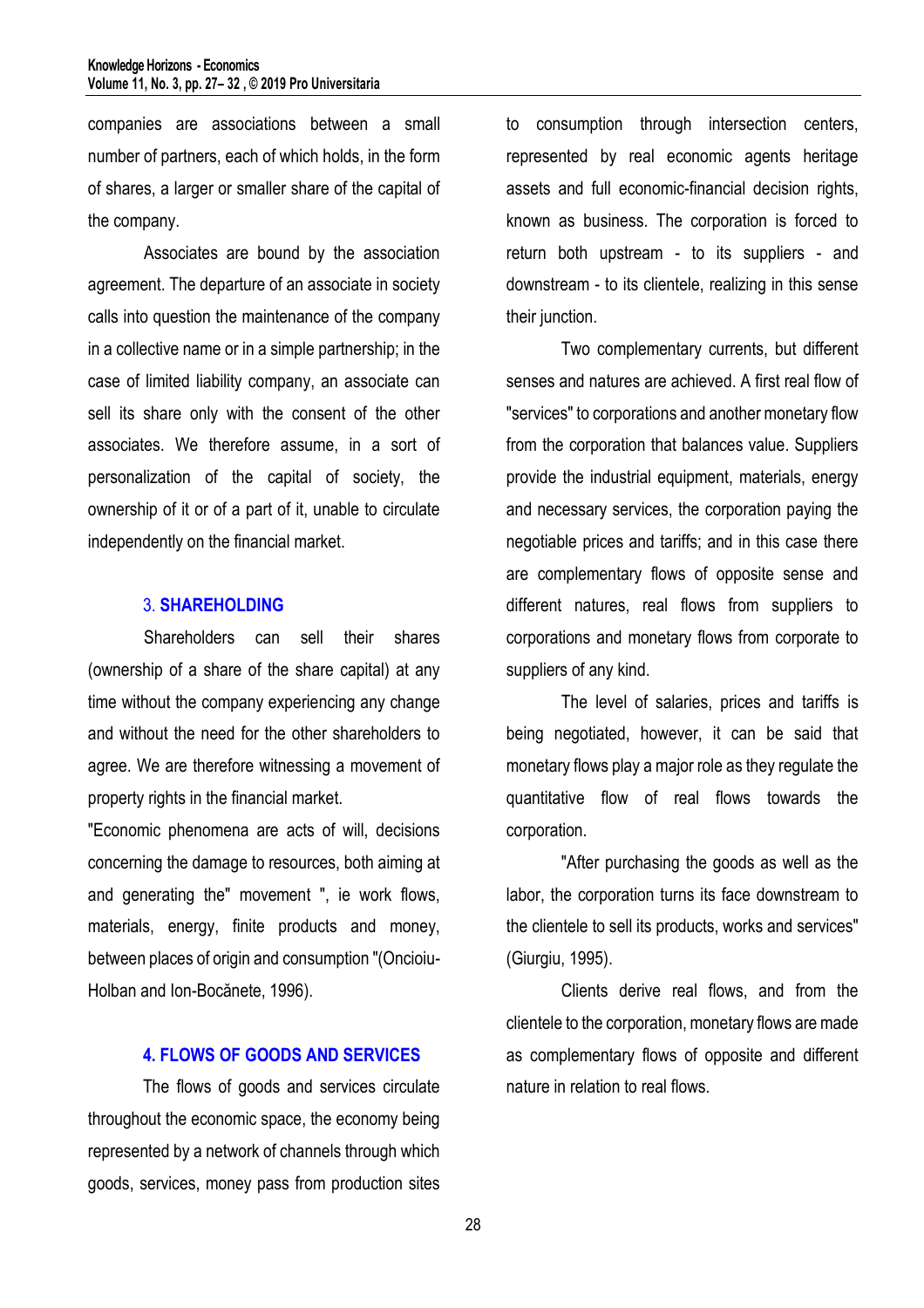### **5. CORPORATE MONETARY FLOWS**

Particularly complementary to the real complementary monetary flows in the corporation and in conjunction with the corporation, monetary flows flow without immediate connection with real flows.

"It is the monetary flows that constitute the total capital of the enterprise, which regulates, allocates the financial surplus, the profit obtained from the entire economic process, materialized in profit (Manolescu, 1995).

 The enterprise's capital consists of past financial gains from outside the enterprise or corporation, accumulations that in turn resulted from past economic processes (real flows - monetary flows).

"The distribution of profit is based on future acquisitions, either to the corporation or to third parties. The equilibrium in the conduct of the complementary monetary flows downstream and upstream ensures the monetary / microeconomic equilibrium and thus one of the fundamental conditions for the efficient use of the entire capital of the enterprise " (Bocanete, 2010).

It follows that the corporation, as an economic agent, is at the center of economic processes as the basic unit of the national economic complex. In parallel with this, the corporation is also the main link in ensuring a healthy monetary flow through the flow of money from downstream to upstream and thus contributing to the acceleration of the monetary rate of rotation.

The company transits most of the money in an economy, the quality of its activity conditional not only on the production, circulation and consumption of the national product, but also on the degree of the health of the money circulation in the country.

# **6. FINANCIAL FUNCTION IN ACCORDANCE WITH MAXIMIZING THE CORPORATION VALUE**

The specific character of monetary operations, the allocation and use of surplus, are the content of the enterprise's financial position.

 Thus, the corporate financial function refers to the achievement of the essential objectives, but the objectives are multiple, which implies an attempt to define and group them.

Maximizing profit and corporations Economic theory classifies the formula as the sole objective of the enterprise's financial function: "maximizing profits"; it is considered that this objective is achieved when the marginal revenue margins and the marginal cost of the enterprise are achieved.

The definition of this objective raises several issues: (Vintilă, 2000)

- classical theory does not specify what kind of profits it was, short-term or long-term profit; maximizing both types of profit at the same time is impossible;

- maximizing profits involves a monopoly situation that is not operational in a competitive market;

- The objective of maximizing profits does not take into account uncertainty and risk.

"Private finance is the subject of corporate practice, implicitly and explicitly, the object of action to achieve a fundamental objective: maximizing the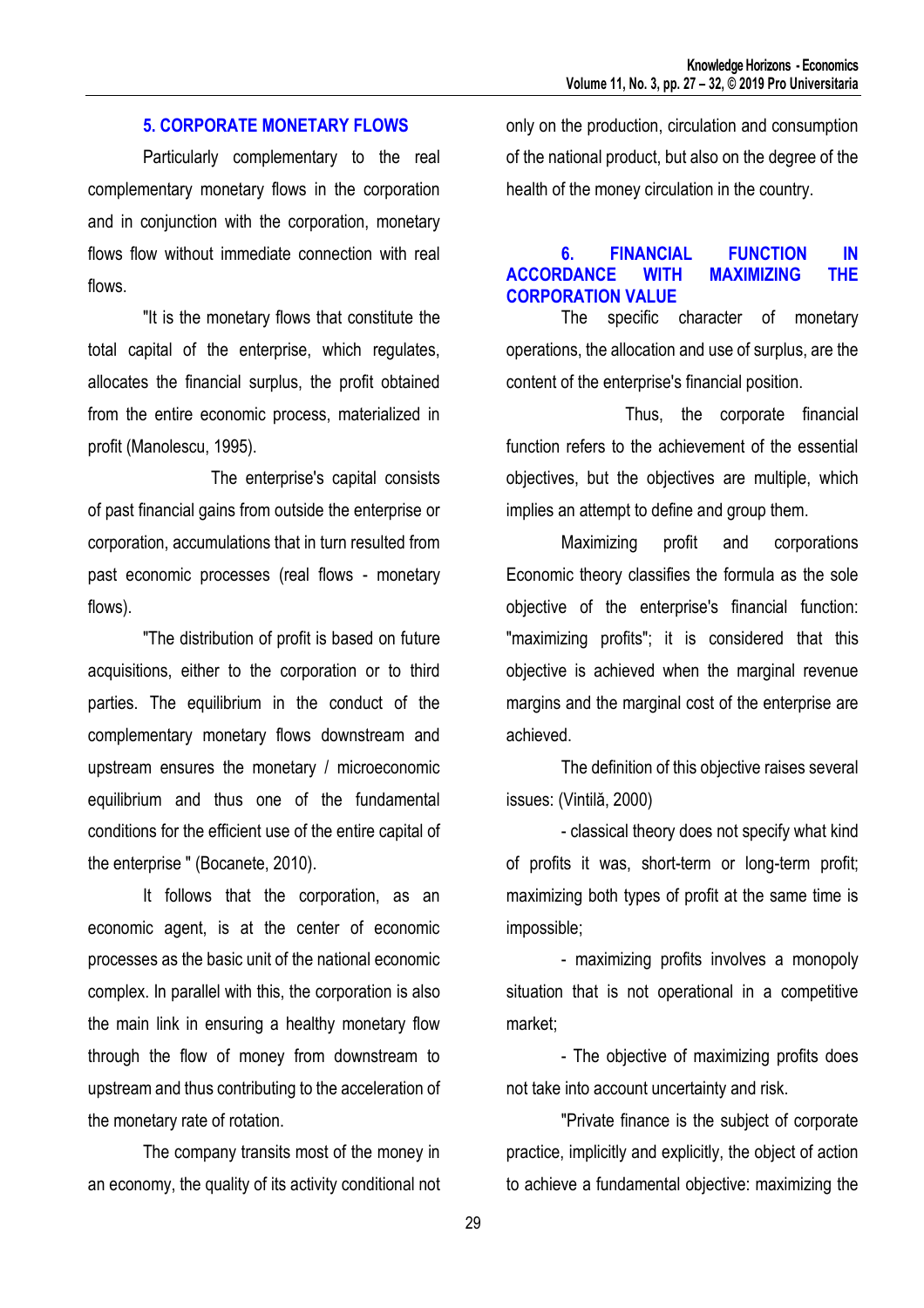value of the enterprise, and increasing the wealth of its owners" (Nicolescu, 1996). This value can not only be assessed in relation to the net asset (Total Asset - Total Debt) or the wealth presented by the corporation (Heritage Value), but must also be analyzed in relation to the future projects and activities where the patrimony is and will be employed (Financial Amount = Vf).

#### **7. EXPECTED RESULTS IN THE FUTURE**

Therefore, the expected results in the future should be taken into account as a result of capitalizing on the accumulated assets. "As a result, the value is an anticipated value, which corresponds to the current value at which we add the expected expected future earnings to be achieved by that corporation. This is the reason why value is inseparable from the quality of the projects where the patrimony is hired. (Figure no. 1)



**Fig. no. 1 Apreciation of the entreprise value**

Source – Author Where: (Stancu, 2002)

 - The value of the enterprise is an actual value, ie the current equipment of the expected future results. This value is determined on the basis of the earnings expectations that the corporation will bring with its accumulated heritage to date. The value is not a static size (of a stock) but a dynamic size that is inseparable from the process of using the patrimony. Perceptions regarding the quality of projects, the indications gathered on the future prospects of the results permanently influence the value of the enterprise.

 The value is sensitive to all risks that may affect the future level and stability of the expected results. These risks may be related either to the company's own characteristics or to the evolution of the external environment (increase in electricity prices, increase in bank interest). In all cases, however, the perception of a worsening of the risk translates into a depreciation of the value of the enterprise.

At the same time, the maximization of the value of the enterprise appears to be tributary to the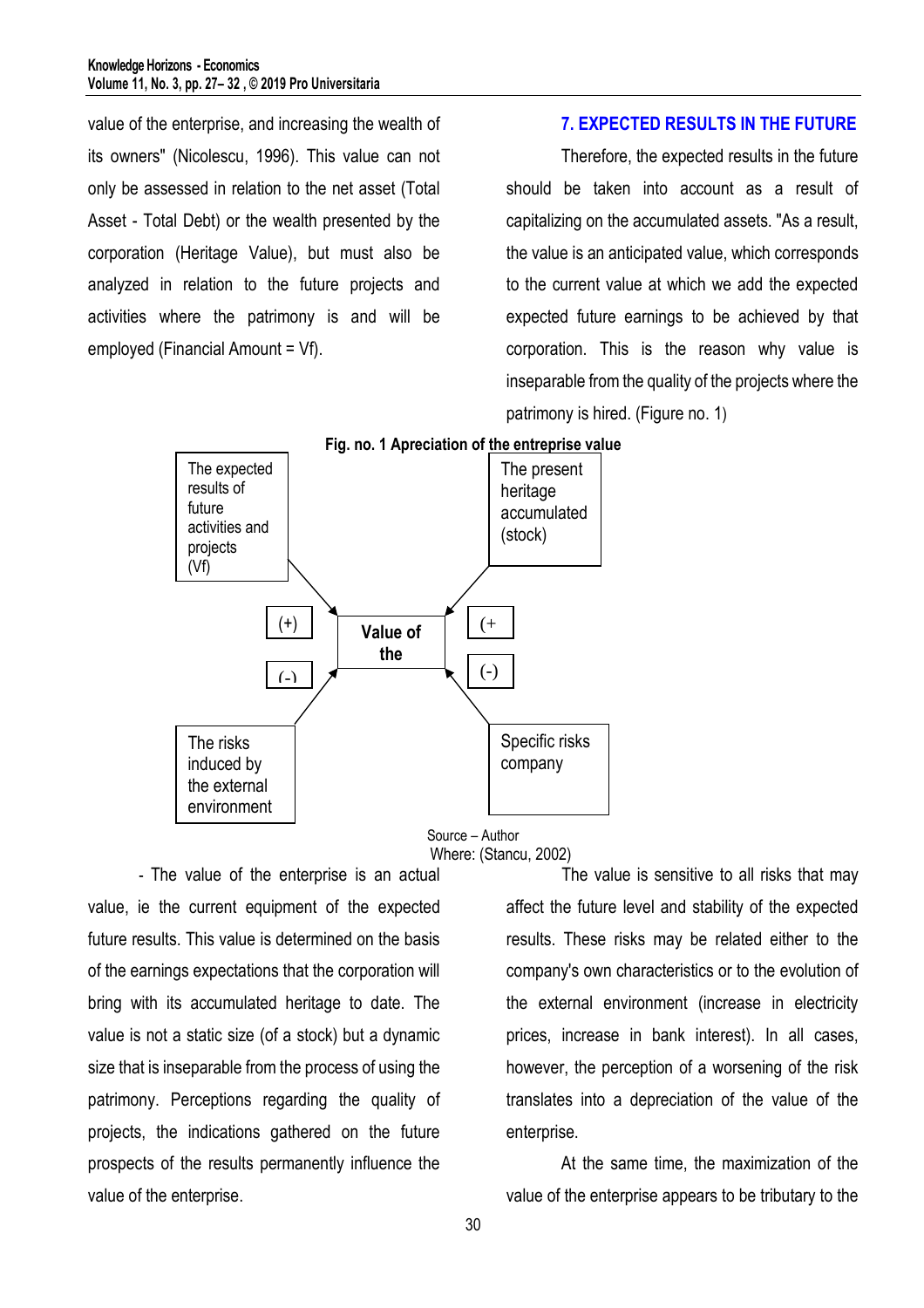level of performance provided by the enterprise's activity and to the mitigation of bankruptcy risks and financial risks in general.

# **8. CONCLUSIONS**

The current financial theory is defined as an essentially operational objective "maximizing corporate value" as follows:

- the corporation belongs to the owners (shareholders, shareholders, individual entrepreneurs) having the interest to maximize the value of the investment;

- the goal of M.V.I. take into account uncertainty, risk and especially time;

The operational objective, meaning that any financial decision to maximize value is good.

By formulating the key objective of the financial function, it must be said that the corporation has other objectives, which are subordinated to the first.

"Finances, no matter how modern they are, are nothing, without an intense economic activity to support them, fulfilling three functions: (Modigliani and Miller, 1958).

1) valuation (measurement) of wealth;

2) distribution of results;

3) investor protection. "

Finance is not an environment where wealth is created from nothing. They have the mission to measure wealth in the economy and transfer it to different participants in obtaining them, ensuring that an effective risk distribution is in place.

#### **REFERENCES**

- Bocănete, Oana, *Instrumentarul de estimare a eficienţei activităţii financiare în cadrul managementului corporativ Premisele dezvoltării economiei naţionale în contextul crizei economice* [*Instruments to estimate the efficiency of financial activity in corporate governance. The prospects for the development of the national economy in the context of the economic crisis*, Conferinţa Ştiinţifico-Practica Internaţionala, Bălţi, 28-29 mai 2010.
- Giurgiu, A., *Mecanismul financiar al intreprinderii* [*Financial Mechanism of the Enterprise*], Editura Dacia, Cluj Napoca, 1995. Manolescu, Gheorghe, *Managementul financiar*, Editura Economică [Economica Publishing House], Bucureşti, 1995.
- Modigliani, Franco, Merton H. Miller, *The Cost of Capital, Corporation Finance and the Theory of Investment*, "American Economic Review'', 48(3), June 1958.
- Nicolescu, N., *Strategii manageriale de corporație* [*Corporate Management Strategies*] Editura Economică [Economica publishing Houe], Bucureşti, 1996.
- ◆ Oncioiu (Holban), I., O. Ion- Bocănete, *Challenges accounting convergence on economic crisis*, Conferinţa Ştiinţifică Internaţională Tomis Constanţa, 23-25 octombrie 2009 "Economia in conditii de criza", Editura Nautica.
- Stancu, I., *Finanţe, Pieţe financiare şi gestiunea portofoliului. Investiţii reale şi finanţarea lor. Analiza şi gestiunea financiară a întreprinderii*